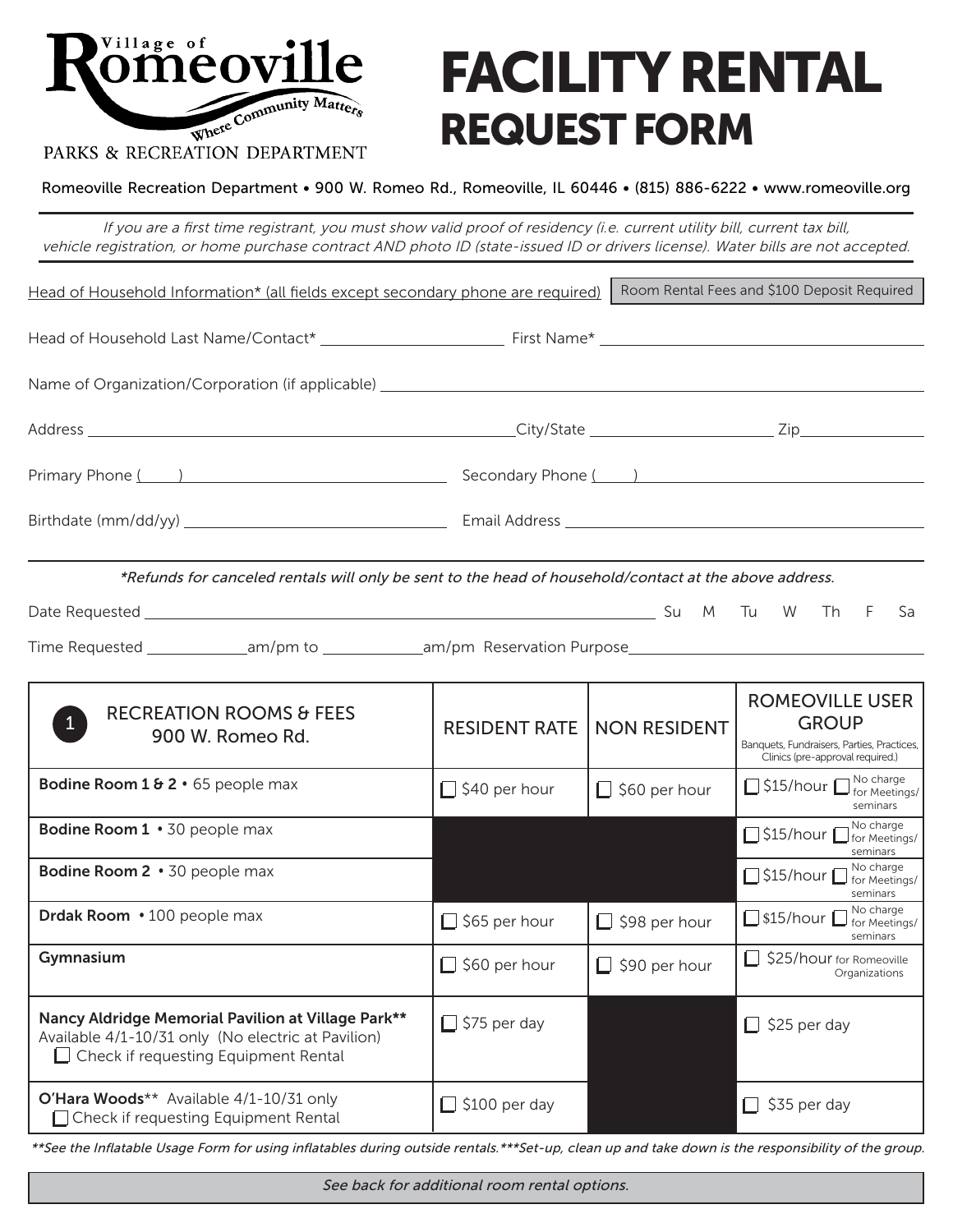## *Make sure you complete the Head of Household Information on the previous side.*

| $\overline{2}$                                                                | <b>POLICE DEPARTMENT</b><br>1050 W. Romeo Rd.        | <b>RESIDENT RATE   NON RESIDENT  </b> |                      | <b>ROMEOVILLE USER</b><br><b>GROUP</b>       |
|-------------------------------------------------------------------------------|------------------------------------------------------|---------------------------------------|----------------------|----------------------------------------------|
| 40 people max $\cdot$ M-F 5-9pm<br>No weekends or holidays, No food/beverages | <b>Police Department Community Room***</b> (Rm P104) | $\Box$ \$30 per hour                  | $\Box$ \$45 per hour | $\Box$ No Charge<br>(Meetings/seminars only) |

| <b>FIRE STATION #3</b><br>$\overline{3}$<br>698 N. Birch                                                | <b>RESIDENT RATE</b> | <b>NON RESIDENT</b>  | <b>ROMEOVILLE USER</b><br><b>GROUP</b>       |
|---------------------------------------------------------------------------------------------------------|----------------------|----------------------|----------------------------------------------|
| <b>Community Room 1***</b> · 30 people max<br>M-F 6-10pm, Sun 8am-5pm<br>No holidays, No food/beverages | $\Box$ \$30 per hour | $\Box$ \$45 per hour | $\Box$ No Charge<br>(Meetings/seminars only) |
| <b>Community Room 2***</b> · 30 people max<br>M-F 6-10pm, Sun 8am-5pm<br>No holidays, No food/beverages | $\Box$ \$30 per hour | $\Box$ \$45 per hour | $\Box$ No Charge<br>(Meetings/seminars only) |
| Community Room 1 & 2*** · 60 people max<br>Same hours and conditions as above                           | $\Box$ \$50 per hour | $\Box$ \$75 per hour | $\Box$ No Charge<br>(Meetings/seminars only) |

| <b>OFFICE USE ONLY</b>                                                                                                                 |  |  |  |                                                      |  |
|----------------------------------------------------------------------------------------------------------------------------------------|--|--|--|------------------------------------------------------|--|
|                                                                                                                                        |  |  |  |                                                      |  |
|                                                                                                                                        |  |  |  |                                                      |  |
| Outdoor Rentals: $\Box$ Copy sent to Superintendent of Parks -- Date $\frac{1}{\Box}$ Copy sent to Parks Lead -- Date $\frac{1}{\Box}$ |  |  |  |                                                      |  |
|                                                                                                                                        |  |  |  | Added to Outlook Calendar (Added to Outlook Calendar |  |
|                                                                                                                                        |  |  |  | □ Fee Waived Initial ___________                     |  |
|                                                                                                                                        |  |  |  |                                                      |  |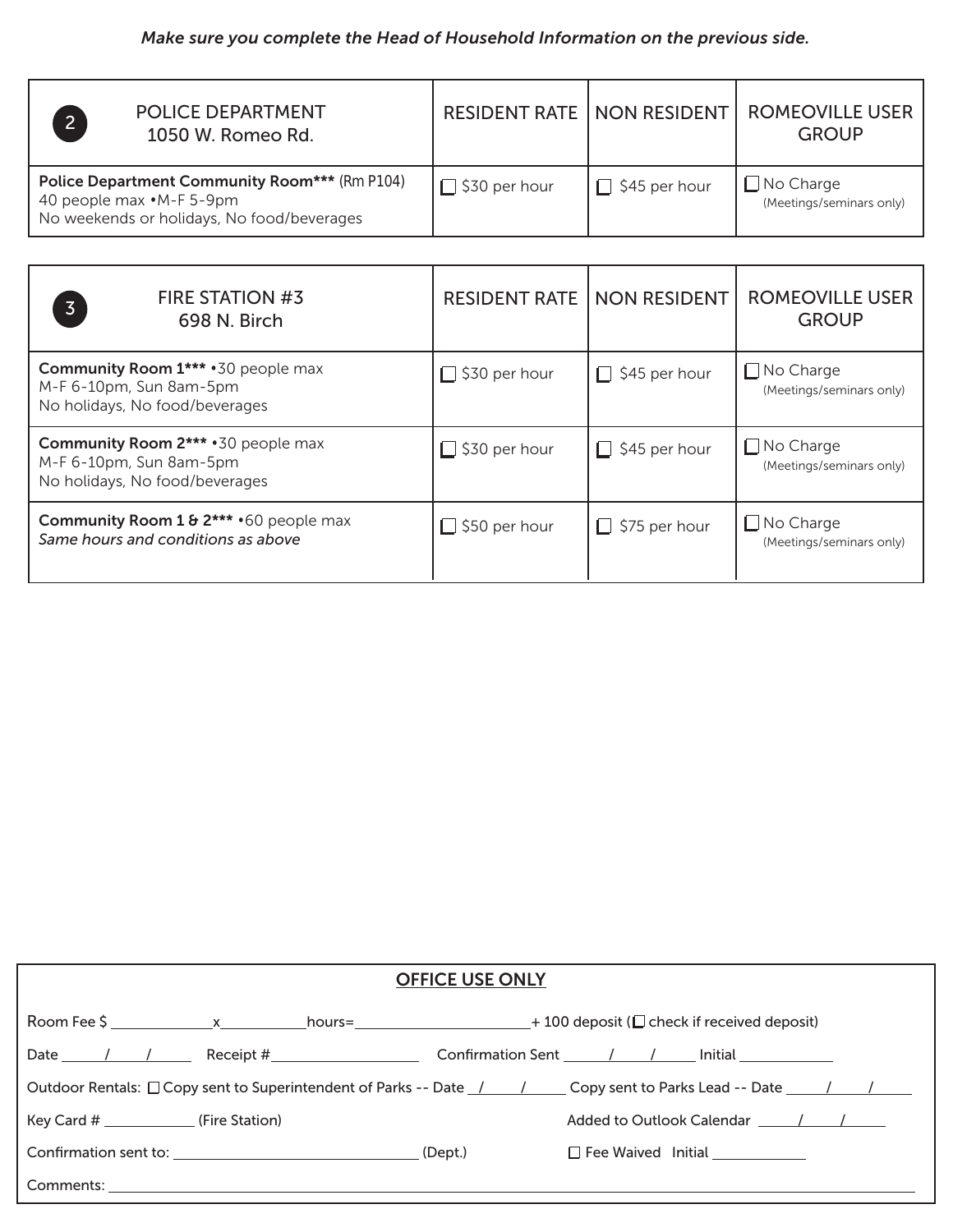## FACILITY RENTAL AND RESERVATION POLICY

## GENERAL POLICIES FOR ALL FACILITIES:

- 1. Reservations must be reserved at least one week in advance and are done on a first-come, first-serve basis.
- 2. Rentals can be scheduled in advance based on the Rental Date Schedule in each Parks and Recreation seasonal brochure.
- 3. Village activities take precedence and groups may be asked to reschedule or forfeit their reservation with a full refund.
- 4. All rental fees and cash/credit deposit must accompany a completed Facility Rental Form to process a reservation.
- 5. Romeoville user groups require pre-approval from the Recreation Center supervisor.
- 6. Attendance during the rental and any requested changes must be done by the person whom the rental is listed under.
- 7. Clean up is the responsibility of the renter and requires removal of all materials brought in including decorations, pick up of garbage, kitchen clean up if applicable, remove items from refrigerator/freezer etc. Please include enough time for set up within your hourly rental fee and you must vacate the rental area by the end of your time slot.
- 8. Cancellations must be made one week in advance of the reserved date to receive full refund. Cancellations made less than seven (7) days prior to the event, will be eligible for a 50% refund. To cancel reservation the person who made the reservation must come into the Recreation Center to complete paperwork in person.
- 9. Romeoville User Groups must contact the Recreation Dept. at least 48 hours prior to the event to cancel rental or a \$50 fee will be charged.
- 10. Clinics/Meetings/Seminars These are when Romeoville User Groups are requesting the use of a rental for the purpose of training, teaching, or informing children, parents, members, etc. No fees can be collected during meeting.
- 11. Alcohol and smoking are not permitted on Village property.
- 12. No solicitation is allowed.
- 13. Animals are not allowed on the Village property, unless used for medical assistance.
- 14. Cash deposits must be picked up by the Lessee between four (4) and ten (10) business days after the rental. A state-issued photo ID is required to pick up the deposit and a copy will be kept on file. If the deposit is not picked up after the 10th day, a check will be requested to refund the deposit as long as no damage was incurred and the Lessee did not exceed the rental time according to their Facility Rental Agreement. A check will be made out in the name of the Lessee. Please note that checks take four to six weeks to process. Deposits on a Credit Card will be credited four (4) to ten (10) days after the rental as long as no damage was incurred and the Lessee did not exceed the rental time according to their Facility Rental Agreement. A credit will appear on his/ her credit card based on his/her credit card company's policy

## GYMNASIUM RENTALS (Recreation Center, 900 W. Romeo Road):

- 1. One full court rental is available for gym activities only (i.e. basketball, volleyball, kickball, and soccer). The North or South Gym will be determined and booked by staff.
- 2. All gym rules must be followed. Gym rules are posted in the gym.
- 3. Available hours for rental are typically Monday thru Friday from 6:30 a.m. to 9:00 p.m. and weekends between 9:00 a.m. to 6:30 p.m. (5:00 p.m. during summer season).
- 4. Groups must bring their own supplies. Supplies will not be available or provided.

## PAVILION RENTALS (O'Hara Woods and Nancy Aldridge Memorial):

- 1. Renter is responsible for set up/clean up and picnic tables must be moved and put back in the pavilion by the renter. Clean up includes picking up all garbage and putting in provided cans; cans must be placed inside pavilion with bags left inside cans. Picnic tables must be placed back in pavilion, charcoal grills must be cleaned off if used, and restrooms must be cleaned and lights turned off. Gates and restrooms must be locked before leaving.
- 2. The Recreation Dept. will not provide tables and chairs for the outdoor pavilions.
- 3. Fires are prohibited except in designated areas.
- 4. O'Hara Woods Pavilion a key can be signed out after 9:00 a.m. on the day of the rental. Key must be returned to the Recreation Center before noon the following day. If equipment is rented, a photo ID must be left at the Recreation Center. Equipment must be returned on the same day and before the Recreation Center closes (please check for closing time).
- 5. Aldridge Pavilion If equipment is rented, a photo ID must be left at the Recreation Center. Equipment must be returned on the same day and before the Recreation Center closes (please check for closing time).

## FIRE STATION RENTALS (698 N. Birch Lane):

- 1. Key Cards will be programmed to work during the reservation only. A copy of the renter's ID will be taken when the key card is picked up. The key card pickup and drop off location is at the location where you submitted your rental application and deposit. Key cards can be picked up one day in advance of the rental date and returned the day after the rental date.
- 2. Renter is responsible for clean up; garbage cans and liners will be provided. Garbage must be removed and put into dumpsters.
- 3. Food is prohibited at the Fire Station.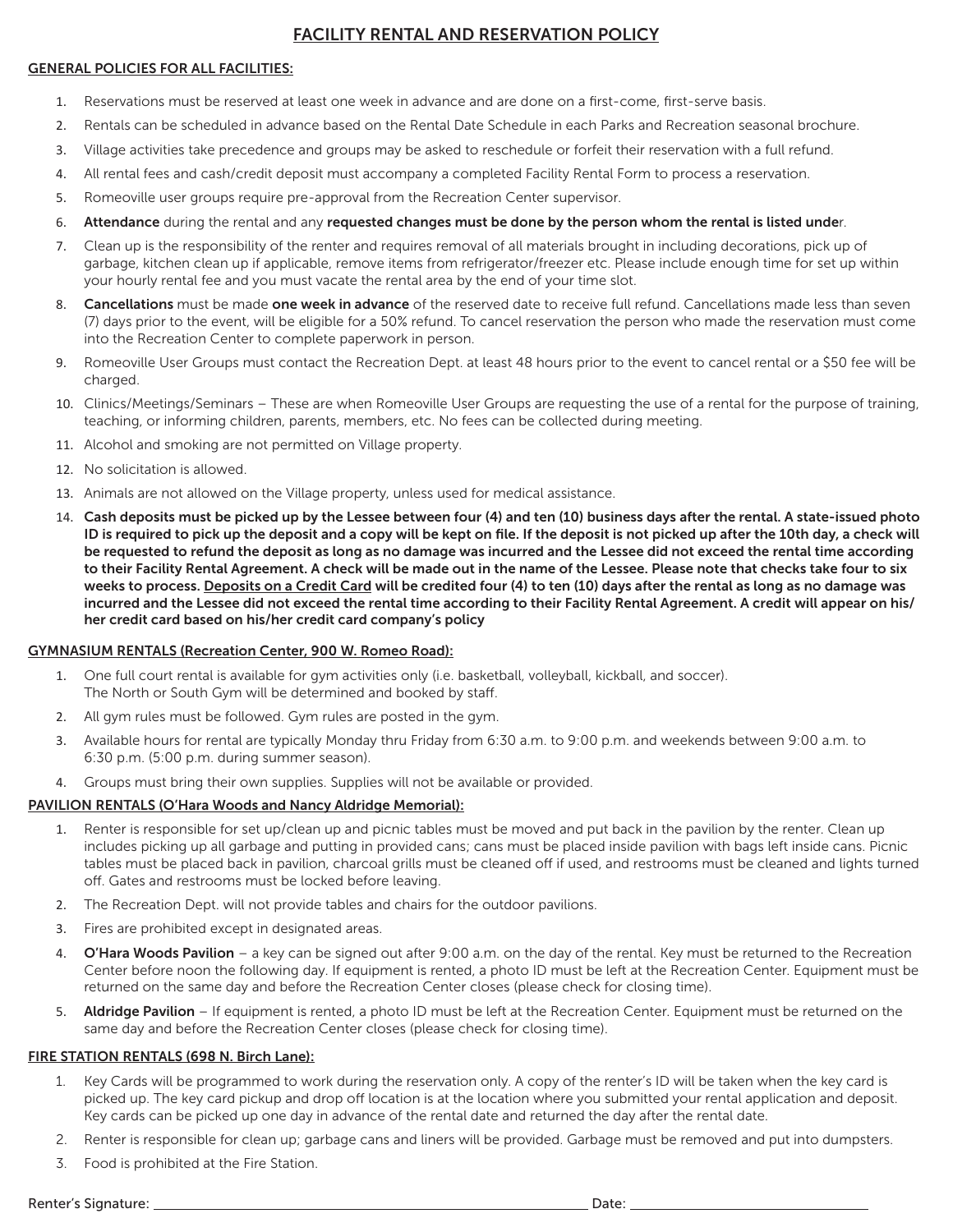

ROMEOVILLE RECREATION CENTER 900 W. ROMEO RD. <sup>1</sup>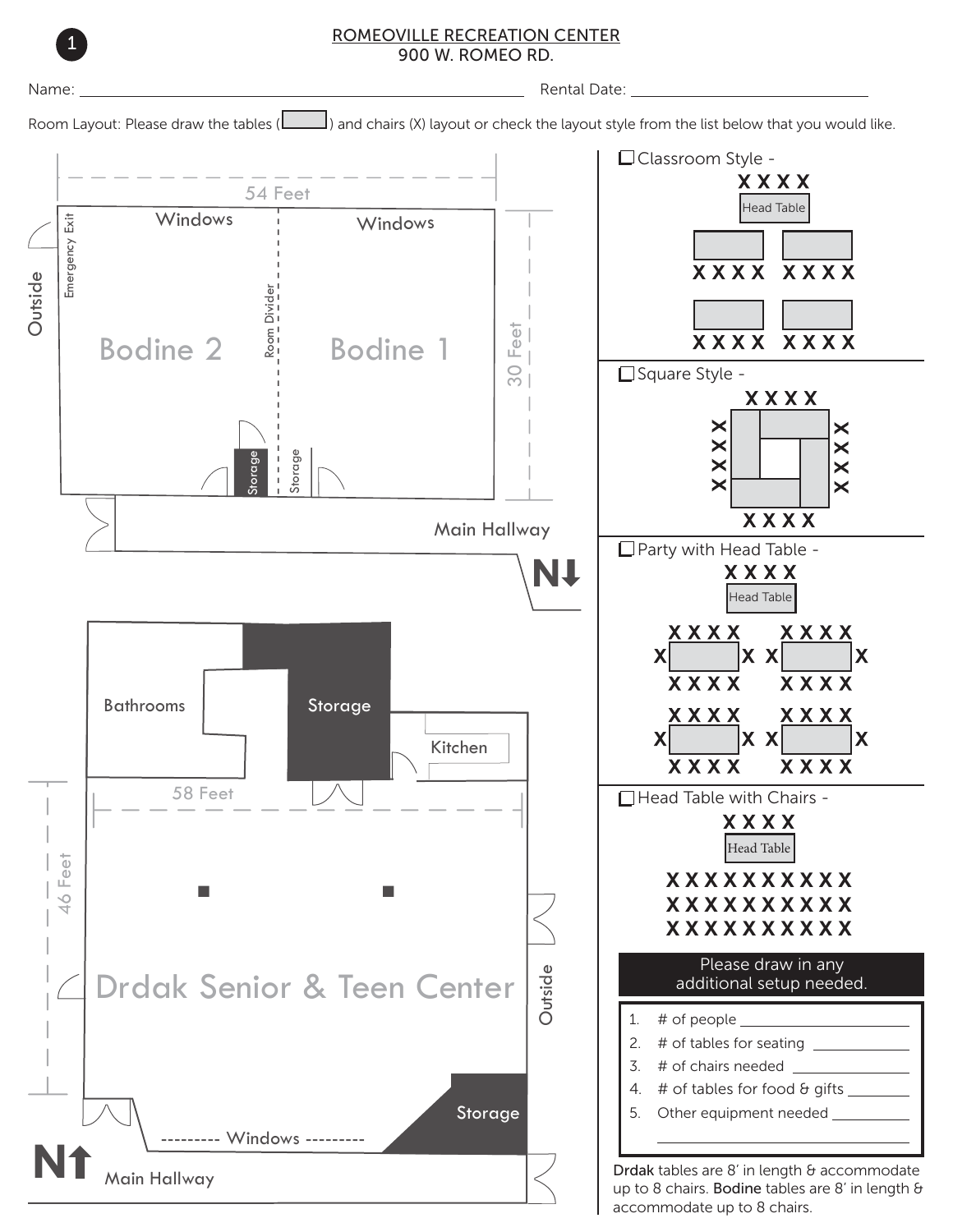

## ROMEOVILLE POLICE DEPT. COMMUNITY ROOM (RM. P104) 1050 W. ROMEO RD. • *40 PEOPLE MAX* <sup>2</sup>

Name: Rental Date:

*Note: Set up and take down of tables and chairs is the responsibility of the organization. Room is 20 x 20 in size and comes equipped with 40 chairs and ten 8' tables. No food or beverages allowed.*

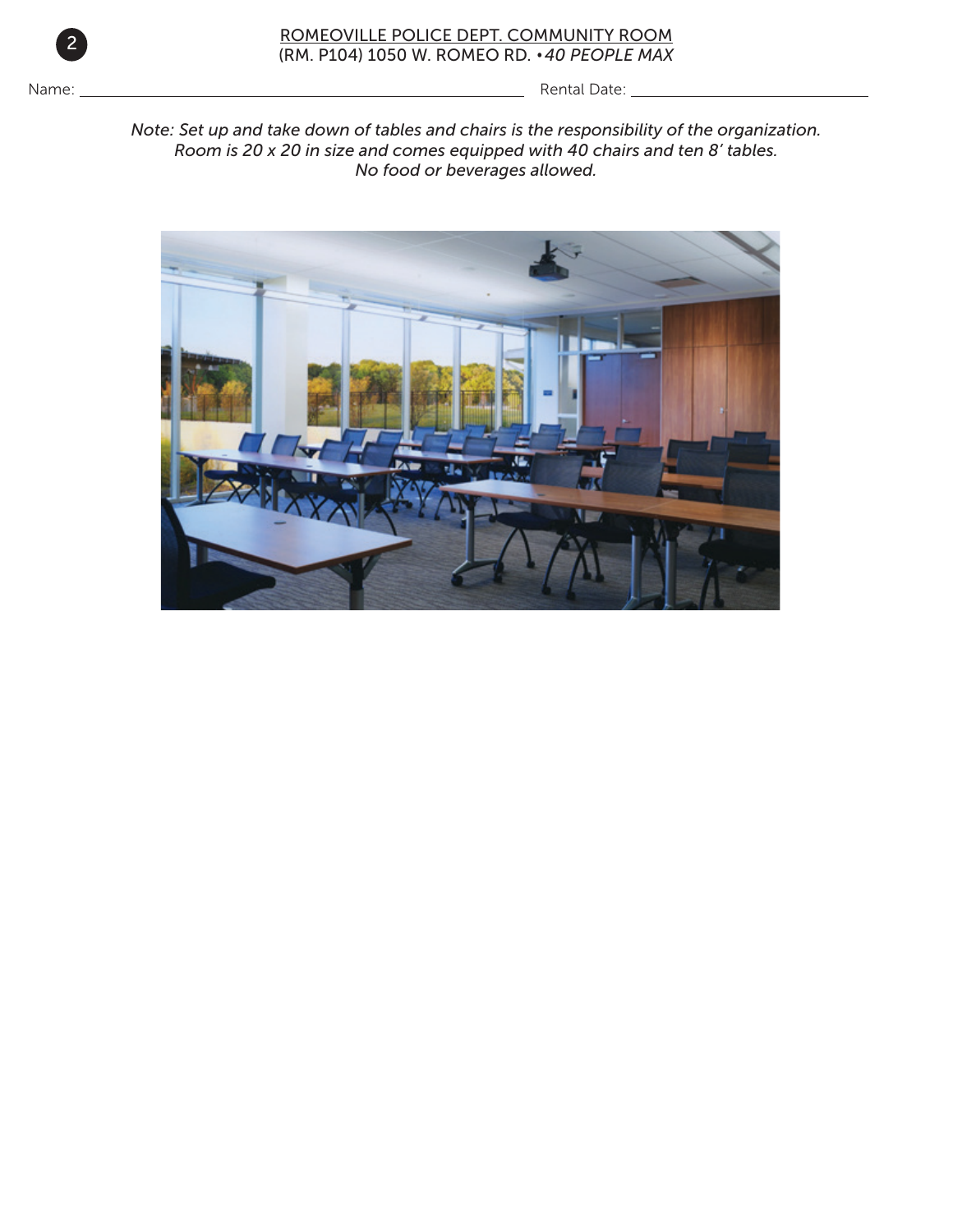

## ROMEOVILLE FIRE STATION #3 (COMMUNITY ROOMS 1 & 2) 698 N BIRCH *30 PEOPLE MAX (EACH ROOM)*

Name: Rental Date:



*Room Layout: Room will be set up based on your preferred layout style. Check from the below options. No food or beverages allowed.*